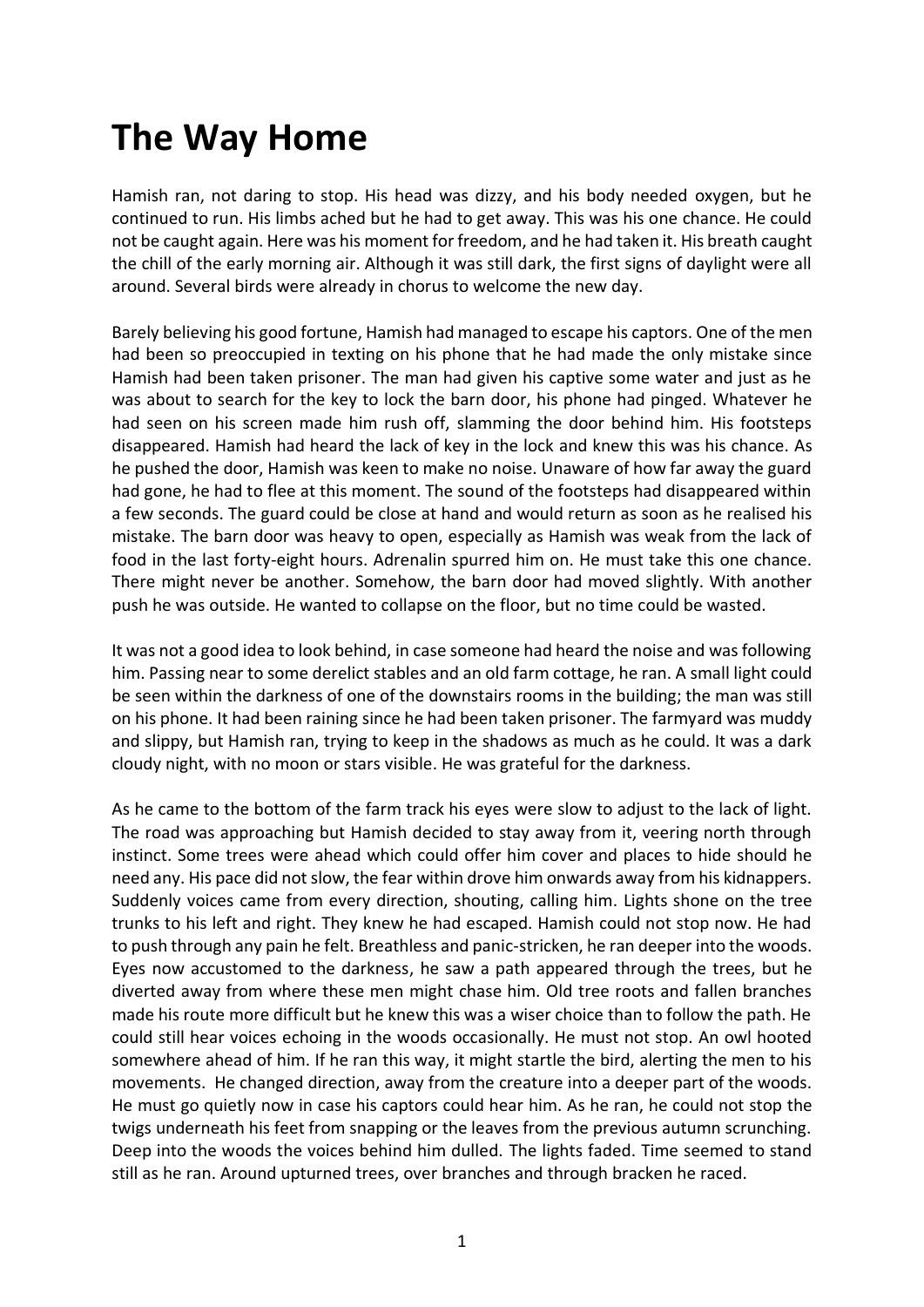The wood became less dense. An outline of a hedgerow could be seen in the distance. Energy was sapping as he approached the bramble bushes that lay ahead. Could he possibly leap the hedge? He was unsure. All that he knew was that he must go forwards and not follow the fence line. In his younger days Hamish could have cleared this obstacle easily but now he was older and more unsure of himself. With an enormous leap he cleared most of the hedge, but his trailing leg caught the top of the brambles and as he landed heavily onto wet grass, he felt a sharp pain. Trying to move off, he felt liquid trickle down his leg and knew he was injured. He stopped briefly for the first time since taking his chance at the barn door. He must deal with this later. He went to move forward, and pain came again. He had to keep moving on. He assumed the gang would look for him. He was worth a fortune to them. He limped on. He must try to get home. Home … he wanted this more than anything at this moment.

More than forty-eight hours earlier he had been sitting in the kitchen alone, everyone else in the family had left to go shopping. Hamish disliked shopping intensely and had always let everyone know this fact. He heard a vehicle pull up and thought it odd as they had not been away too long. Isla was always preoccupied and often forgot things. Perhaps she had mislaid her phone or purse. When he heard glass breaking, he knew that this was not one of the children or Isla. He jumped up immediately to investigate. The sound had come from the utility room, next to the kitchen. He had not even reached the door when he had been greeted by three people, all dressed in black. He was overwhelmed and for the first time ever, he froze. He could not run. One man had grabbed him, another had placed something over his head. He was led outside and lifted into a van. He had tried to protest but something had been placed in his mouth to stop him from making any noise. Two people sat in the back, guarding him as the vehicle was driven away. He could hear the kidnappers talking, in hushed whispers.

'*I can't believe it was so easy! It was a piece of cake*,' said one voice.

'*The hardest part is still to come. Remember there is a lot of cash involved with this one,*' warned a softer voice.

'*When will he be moved on?*' asked the first kidnapper.

## '*All in good time. We won't move him for forty-eight hours and even then, we'll have to be sure that the coast is clear.*'

Hamish did not recognise these voices. Why had they taken him? How would Isla react when she knew he had gone? Would she think he had disappeared for a walk? Sometimes he liked to clear his head, stretch his legs and be on his own. When would the family realise someone had other plans for their happy life together? What could these people possibly want with him? He was unimportant; a quiet life with Isla and the children was all he had ever wanted. Why him? He had met Isla when he had been at his lowest ebb. She had saved him and made a life with him. It would break her heart and his if he never returned. Surely these people would let him go.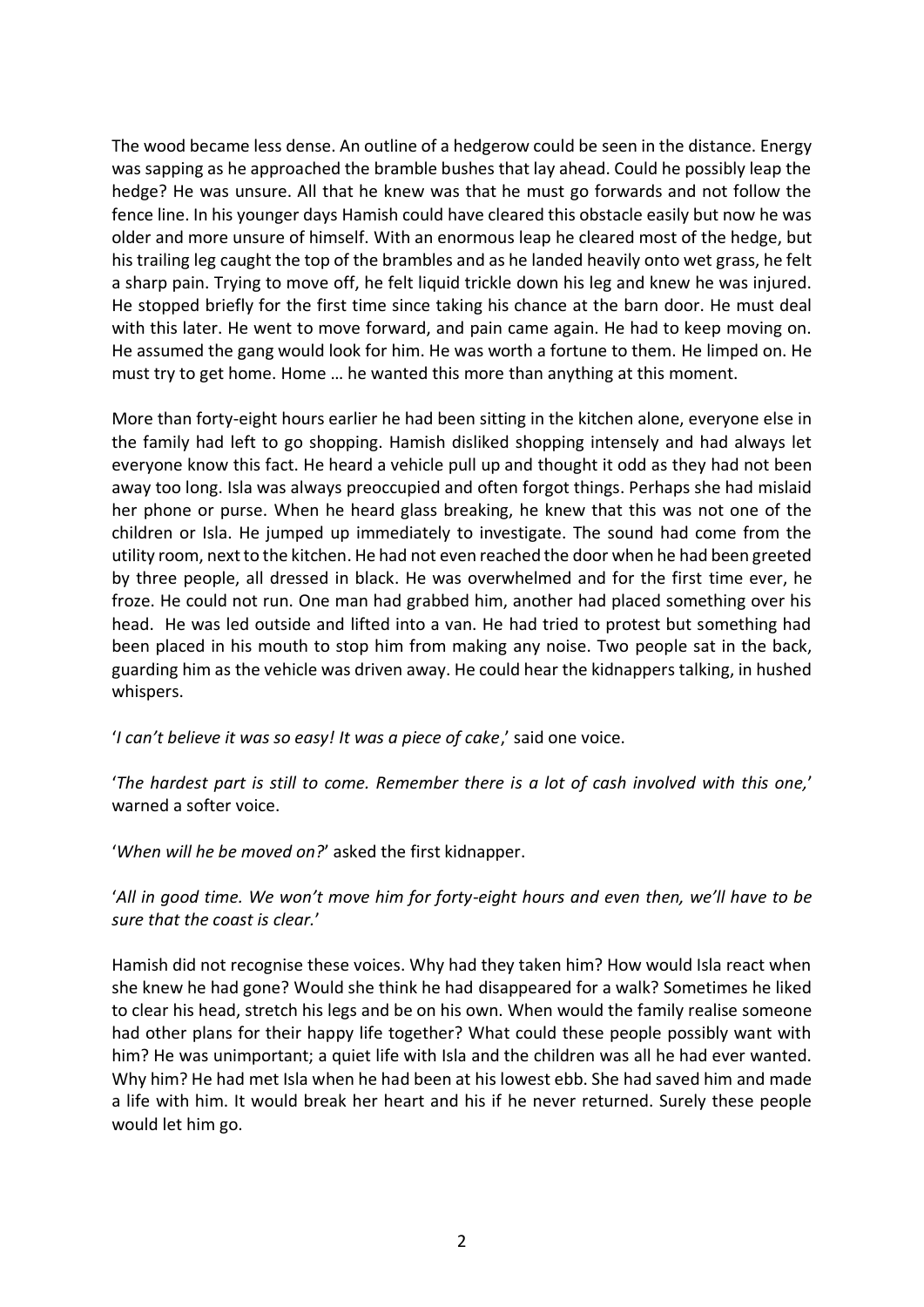The kidnappers had not released him. They had kept him in the barn for two days, with no food and only occasional water. They had not spoken again in front of him after dragging him into his prison. He had been asleep, drugged several times to keep him quiet. When he had been awake, he had tried to alert anyone around to his presence, but these people had silenced him, beaten him and so he had remained silent to keep himself safe for his chance to escape.

Hamish limped on. His goal was to get home. He was fearful that these people could still find him. He could not afford to stop and needed more distance between him and the gang. His leg hurt but there was nothing to be done. He could have lain low for a few hours, but he had come this far now. He just needed to find Isla. He had always had a brilliant sense of direction. She had always found it one of his endearing features that she loved about him. When they had become lost on some of their many walks, Hamish always knew how to find a path to the car.

He crossed many fields, up and down the braes, finding gates and track ways to avoid jumping over any more hedgerows. The clouds had moved away, and the fields ahead were lit by the full moon. He kept in the darkness, not wanting his shadow to be seen. Ahead of him, Hamish could see something glistening. He slowed as he reached the edge of the loch. For the first time in hours, he could take the opportunity to drink. Cold water trickled down the back of his throat, making him cough at first. It tasted like nectar.

Refreshed, he had to decided which way to travel next. Should he turn right or left? As he was making his decision, he heard a sudden noise ahead in the water. He tried to make out what was in front of him. Hamish realised as soon as he heard the splashes of water and the unmistakable sound of the movement of wings rising into the air. A flock of wild geese were taking off, bound for the northern lands far away. They circled around the water several times, landing again, not quite ready to depart. Rising into the air for the second time, forming into their flight shape, the group prepared to leave. In that instant, Hamish decided that the wild geese overhead would lead the way. He would follow them as far as he could, until they would merge into one solitary speck in the sky. They circled several times more, as if they were waiting for him to be ready to follow. For a few brief minutes he would be part of their squadron.

Finally, they moved off away from the water, the sound of beating wings, all in unison was mesmerising. Hamish stood for a moment watching them, listening to them, in wonder at the sight as they began their journey north. A duck, woken from its sleep, quacked. The noise broken the spell that the geese had cast on Hamish. He moved off, following as quickly as he could.

Off he ran in the direction they were showing him. His legs were sore, his feet ached, and his heart was heavy. He would be unable to relax until he managed to get back to Isla. He passed through two forests, through several burns and crossed more fields. His eyes glanced at the sky when he could, certain that the wild geese were leading him home. Dawn was breaking. He had been running almost all night. He knew that he should rest soon, or he would collapse but he wanted to continue until he could go no longer. In the distance, there was a slender speck of light moving across the horizon. If he could run to that light, he might be saved …